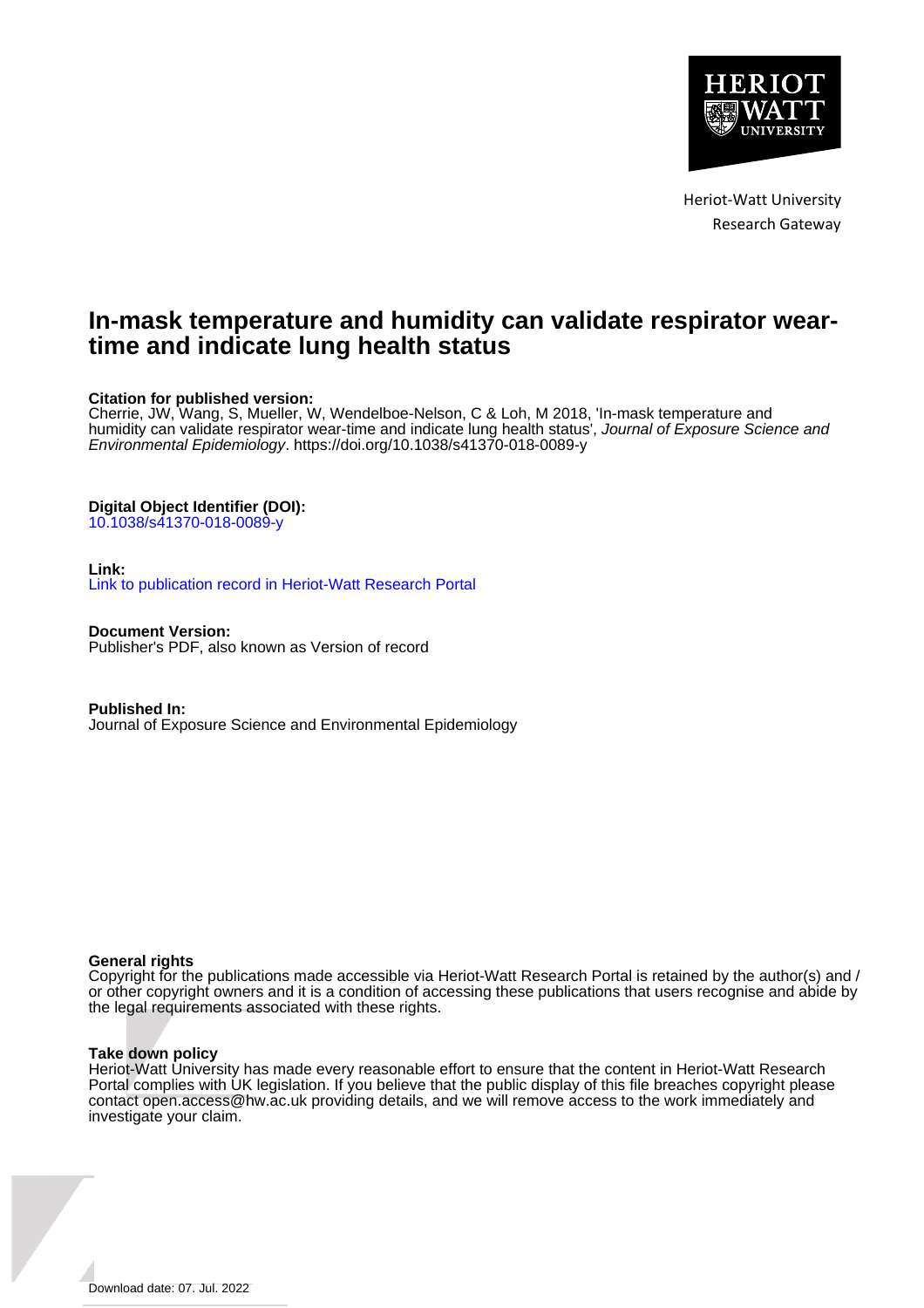#### ARTICLE



# In-mask temperature and humidity can validate respirator weartime and indicate lung health status

John W. Cherrie<sup>1,2</sup> • Shuohui Wang<sup>1</sup> • William Mueller<sup>2</sup> • Charlotte Wendelboe-Nelson<sup>1</sup> • Miranda Loh<sup>2</sup>

Received: 24 April 2018 / Accepted: 8 October 2018 © The Author(s) 2018. This article is published with open access

#### Abstract

The effectiveness of respiratory protection is dependent on many factors, including the duration and times during the day when it is worn. To date, these factors could only be assessed by direct observation of the respirator user. We describe the novel use of a data-logging temperature and humidity sensor (iButton Hygrochron) located inside a facemask to quantify respirator wear-time through supervised experiments (Phase 1) and an unsupervised wearing trial (Phase 2). Additionally, in Phase 1 the in-mask temperature was compared with measurements of exhaled breath temperature. We found humidity responds more rapidly than temperature to donning a mask, so it was considered a more sensitive measure of wear-time, particularly for short durations. Supervised tests showed that this method can provide accurate and precise estimates of weartime, although the approach may be unsuitable for use in situations where there is high ambient humidity. In-mask temperature is closely associated with exhaled breath temperature, which is linked to lung inflammation. This technique could provide a useful way of evaluating the effectiveness of respirators in protecting health in real-life situations.

Key words Facemask · Respirator · Respiratory protective equipment · Exhaled breath temperature · EBT

# Introduction

Respirators have been an integral part of protecting workers who may need to be in situations where the air around them contains high concentrations of hazardous pollutants. In addition, as the general public becomes more aware of the presence of and health impacts of air pollution, there is a demand for wearing respirators outside of the workplace, particularly in areas of high ambient pollution. Studies have found potential subclinical physiological responses of wearing respirators in high pollution situations, e.g., changes in ambulatory blood pressure and heart rate  $[1-3]$  $[1-3]$  $[1-3]$  $[1-3]$ , although it has also been demonstrated that wearing a

Electronic supplementary material The online version of this article ([https://doi.org/10.1038/s41370-018-0089-y\)](https://doi.org/10.1038/s41370-018-0089-y) contains supplementary material, which is available to authorized users.

respirator may not provide consistent and effective protection and so the attribution of any physiological changes to reduced exposure is uncertain [\[4](#page-6-0)]. A simple method for effectively monitoring respirator wear is needed.

Temperature and humidity can easily be measured and data-logged by small, lightweight sensors. In theory, one can expect a rapid and high increase of these two variables relative to surrounding conditions upon donning of a respirator, which should last for the period of wear and decrease upon removal of respirator. Additionally, exhaled breath temperature (EBT) may provide some indication of lung inflammation. This study investigates the potential for a simple temperature and humidity logger to both assess wearer compliance and a potential health impact.

Respirators provide protection by filtering contaminants from the air before they are inhaled. The effectiveness of a device in reducing the inhaled contaminant is mainly dependant on the efficiency of the filter element and the effectiveness of the seal between the facepiece and the face, often called "edge seal leakage". If a wearer removes the respirator or adjusts it over time such that it no longer provides a consistent seal, the effectiveness may be compromised; therefore, wear-time is also an important factor for the overall effectiveness of a respirator. However, this aspect can be more difficult to quantify than filter efficiency or leakage.

 $\boxtimes$  John W. Cherrie [j.cherrie@hw.ac.uk](mailto:j.cherrie@hw.ac.uk)

Heriot Watt University, Institute of Biological Chemistry, Biophysics and Bioengineering, Edinburgh EH14 4AS, UK

<sup>&</sup>lt;sup>2</sup> Centre for Human Exposure Science, Institute of Occupational Medicine, Research Avenue North, Edinburgh EH14 4AP, UK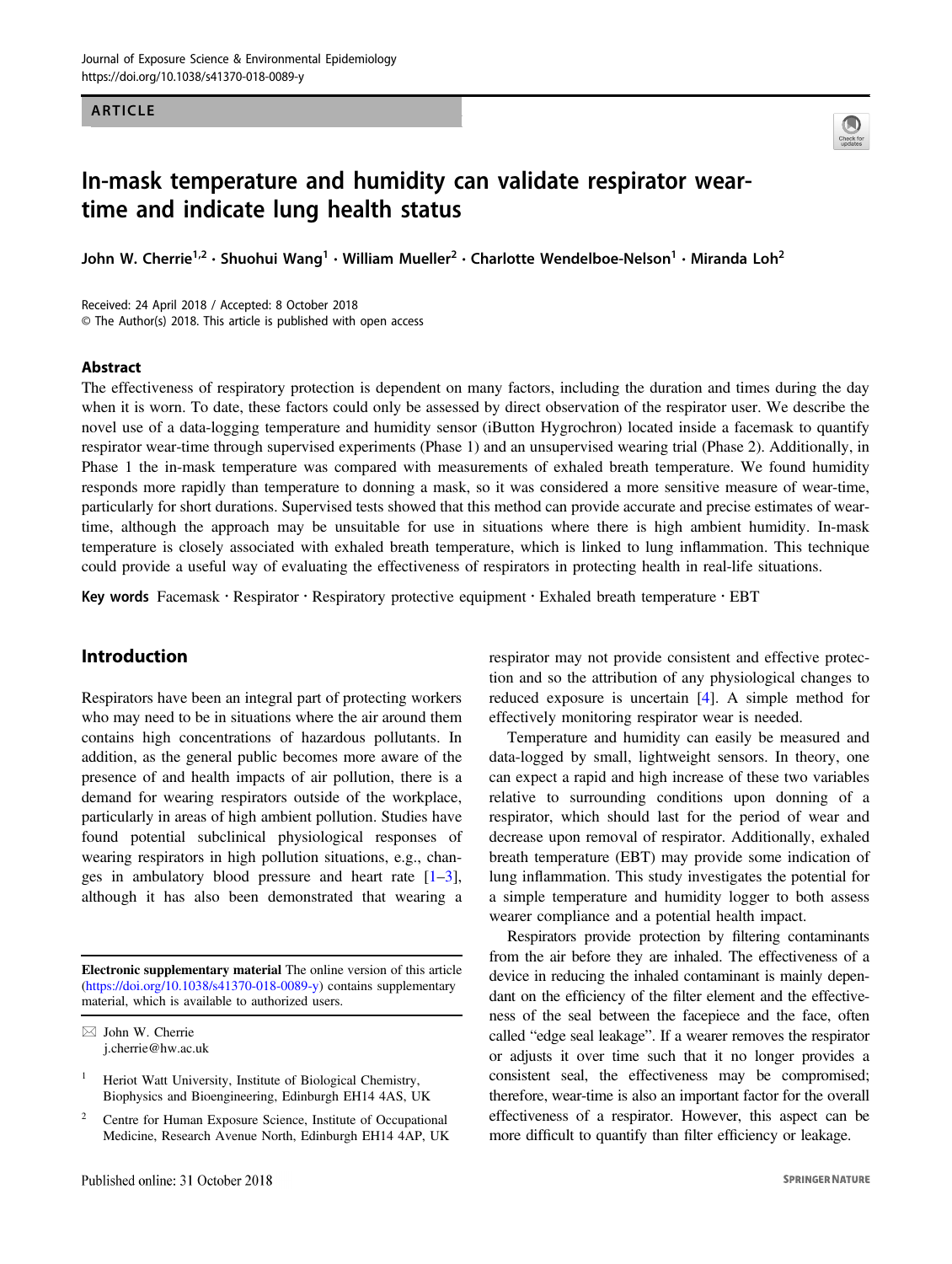When used in workplaces, employers have a responsibility to train employees who are required to wear approved respirators to ensure they understand how to wear the device correctly. It is also their responsibility to supervise the wearing of respirators, although it is generally impractical for this to be done continuously. Respirators are now also being used by consumers to provide protection against particulate air pollution or dusts generated during do-ityourself (DIY) activities. In these circumstances, with a much wider range of equipment in use, there is generally no requirement to provide approved devices, and there is unlikely to be any appropriate training or supervision of consumer wearers.

Recent research examined the effectiveness of a range of masks available to consumers [\[4](#page-6-0)]. Temperature measured inside the facemasks during these tests did not show any clear association with the measured effectiveness of the respirator in the test. When respirators are correctly fitted, the temperature and humidity inside the facepiece should reflect those of exhaled breath, which, depending on the setting, may be distinct from ambient levels. These changes occur because air rebreathed into the mask has been heated and humidified in the lungs. Continuously monitoring the temperature and humidity inside the mask may therefore provide a means to assess when, and for how long, a mask is worn.

In addition to validating the wear-time of facemasks, EBT and humidity are associated with lung inflammation [\[5](#page-6-0), [6](#page-6-0)]. It is argued that increased inflammation is linked to increased blood flow in the lung airway walls and, consequently, greater heat transmission to the surrounding air [\[7](#page-6-0)]. These authors demonstrated that EBT was significantly higher in asthmatics than in control subjects, and that in a group of asthmatic children there was a significant positive association between EBT and both exhaled nitric oxide and eosinophil percentage in induced sputum. Additionally, Popov and colleagues showed that there was a significant reduction in EBT after treatment with corticosteroid medication in adult asthmatics [\[8](#page-6-0)]. EBT has been investigated as a tool for managing asthma symptoms [\[910](#page-6-0)] to help diagnose COPD in smokers [[11\]](#page-6-0). There is limited research on differences in exhaled humidity associated with asthma.

In this paper, we present two experiments that evaluate the use of a simple data-logging temperature and humidity sensor to (1) validate respirator wear-time, (2) compare inmask temperature to EBT measured using a commercial clinical measurement system and (3) to assess EBT as a measure of lung health.

A Hydrochron iButton® DS1923 (Maxim Integrated, San

# **Methods**

disposable filtering facepiece respirator. The iButton contains a battery and can log temperature and relative humidity (RH) at regular intervals (in this case each 10-s) to a resolution of  $0.5^{\circ}$ C and  $0.6\%$  RH. The measurement ranges are  $-20$  to  $+85$  °C and 0 to 100% RH. EBT whilst not wearing a mask was measured with an X-halo EBT monitor ([http://www.x-halo.com/home/\)](http://www.x-halo.com/home/).

In Phase 1, to test the reliability of the iButton data to indicate wear-time, subjects put on and removed on two occasions for about 10 min each a disposable filtering facepiece respirator (3M 8210) with an iButton sensor inside. Separate EBT measurements were taken either before or after each of the iButton trials. The start and stop wear-times were recorded and compared with the iButton logged temperature and humidity data; the wear-times were identified by RH > 75% and modelled steady-state temperature > 27 °C (see Data Analysis section). Figure 1 shows example data to illustrate changes to temperature and humidity whilst wearing a respirator for 10-min periods. The order of completing the test was alternated between subjects, i.e., mask wearing, X-halo EBT measurement, with the sequence repeated or X-halo EBT measurement, mask wearing, then repeated. All tests were carried out indoors in either an office or home environment, and wearers were given no special instructions about how to fit or wear the respirator. The study involved adults.

In Phase 2, a pilot field trial, adult volunteers (who had not participated in Phase 1) were recruited from central Scotland to wear a disposable respirator (3M 9211) with an in-mask iButton sensor during their daily activities to protect against particulate air pollution. Individuals were primarily recruited through a citizen-scientist activist and from the local student population. Each participant was asked to wear the respirator wherever and whenever they felt it



Fig. 1 Typical temperature and humidity profile from donning a respirator on two occasions—on/off times as recorded by the participant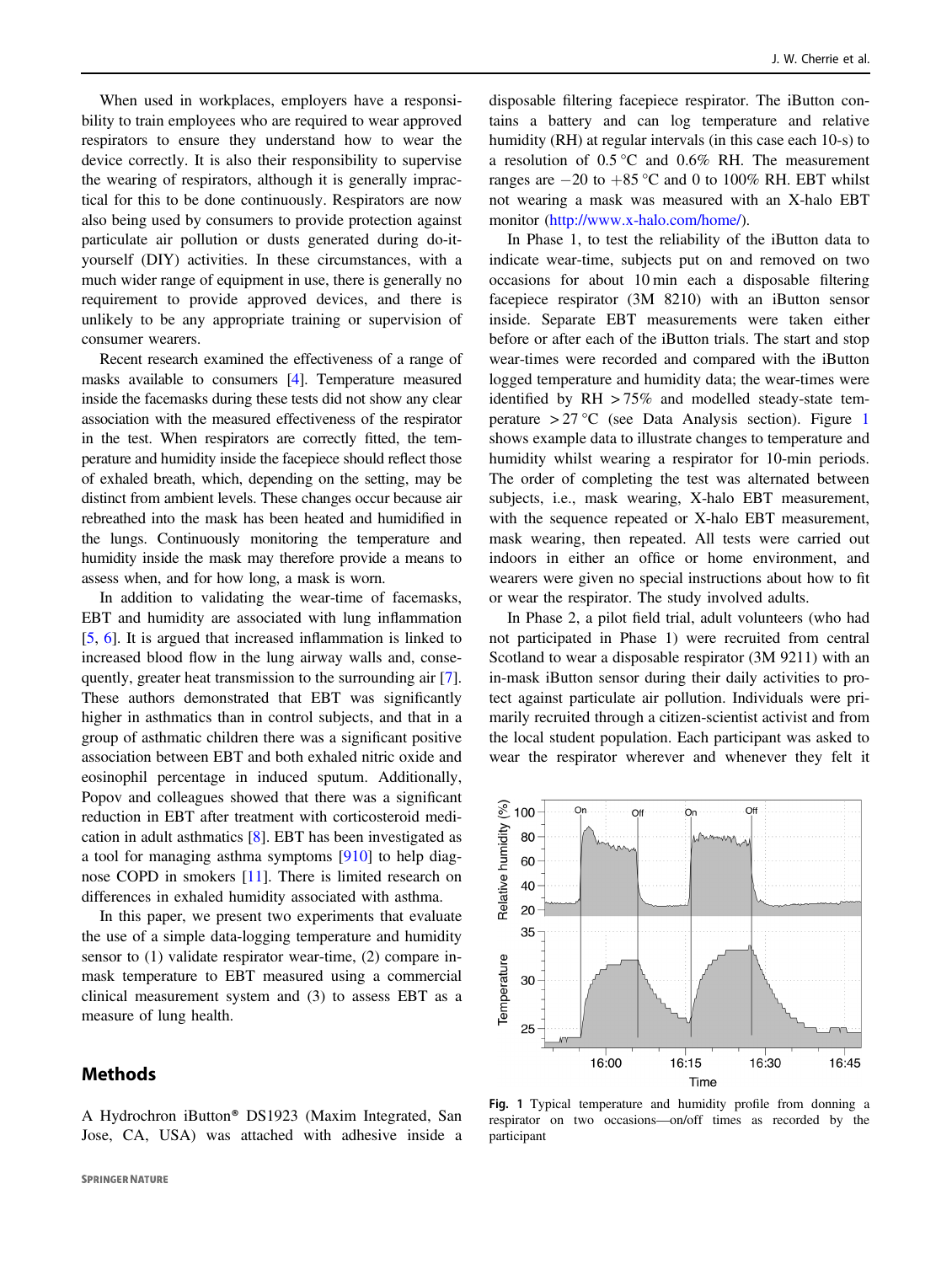would be appropriate to protect their health during normal daily activities over 5 days. As in the first phase of the work, the wearers were given no special instruction about fitting or wearing of the masks. Temperature and humidity were logged by the iButton every minute to permit the extended duration of monitoring; this longer interval length precluded more complex modelling to estimate the equilibrium in-mask temperature, and in this case we relied upon the measured temperature and humidity data. Participants were asked to keep a brief diary of their mask usage, i.e., time when the mask was put on and taken off, and to record any observations about the mask when wearing it, e.g., comfort, effectiveness, perceived changes to respiratory symptoms. Data from the iButton sensors were downloaded at the end of the 5-day period. Subjects also completed a short questionnaire about their respiratory health status, smoking habits and demographic data.

Ethical approval was obtained from Heriot Watt University Engineering and Physical Science Ethics Committee. The approval numbers were 17/EA/JC/2 and 17/EA/JC/ 3. Written informed consent was obtained from each participant.

## Data analysis

For Phase 1, because of the relatively short wearing time, the in-mask temperature was estimated by fitting an equation of the form to the temperature  $(T)$  and time  $(t)$  data using the R statistical function "nls":

$$
T = a.\left(1 - e^{k.t}\right)
$$

where the estimate of the maximum steady-state temperature inside the mask  $(T_{\text{max}})$  is:

$$
T_{\text{max}} = T_{\text{base}} + a
$$

and  $T_{base}$  is the baseline temperature prior to the mask being donned. The terms 'a' and ' $k$ ' are constants fitted in the analysis.

For Phase 2, the mean temperature and RH less one standard deviation were used as criteria to identify a threshold upon which to objectively assess when the respirator was worn. These values were based on times in the diary when wearing the mask was indicated. This was assumed to be reasonable since volunteers would not likely record wearing the mask if they were not actually doing so, though they very well may do the opposite, i.e., forget to record wearing it. The agreement of wear-time between the mask and diary was assessed using Spearman correlation, as well as sensitivity and specificity. In addition, as volunteers may be apt to estimate when they started and stopped wearing the mask, e.g., rounding to the nearest 5 min, such patterns of the start/stop times of the diary and iButton were examined using a Chi-squared test.

A regression model was developed to assess the effects of asthma, age and gender on temperature, whilst wearing a respirator. To adjust for serial autocorrelation, which may occur during repeated measurements over a period of time, a Cochrane–Orcutt regression model was applied. The Durban–Watson statistic was adjusted from 0.10 to 1.14, which is an improvement, though still suggests the presence of some residual correlation [\[12](#page-6-0)]. The statistical programmes R (R development core team) and Stata v.15 (Statacorp, College Station, TX, USA) were used for statistical analysis.

## **Results**

In Phase 1, 11 people (six men and five women) participated in the initial tests to validate the reliability of the iButton to assess wear-time and EBT. Figure 2 compares the wear-time duration recorded by each subject and the wear-time derived from the iButton data, on two occasions, in a Bland–Altman plot. The plot shows the mean of the two measures and the difference between the duration assessed by the subject and the iButton data. The mean wearing duration ranged from 7.25 to 13.0 min. There is little evidence of any systematic difference between the two measures; for all but one of the subjects, the recorded and estimated times agreed within approximately  $\pm 1$  min.

Figure [3](#page-4-0) compares the in-mask temperature measured using the iButton (steady-state estimate) with the EBT measured using the X-halo instrument. The mean temperature ranged from 31.5 to 34.1 °C, and the difference in temperature between the two measures ranged from −1.64 to 0.73 °C. The mean difference between the iButton and the X-halo temperatures was  $-0.45$  °C; this was significantly different from zero in a Shapiro–Wilk test,  $p = 0.02$ .



Fig. 2 Bland–Altman plot comparing duration of wear recorded by the subject and from iButton data (the dashed line shows the mean difference in duration, and the dotted lines the limits of agreement)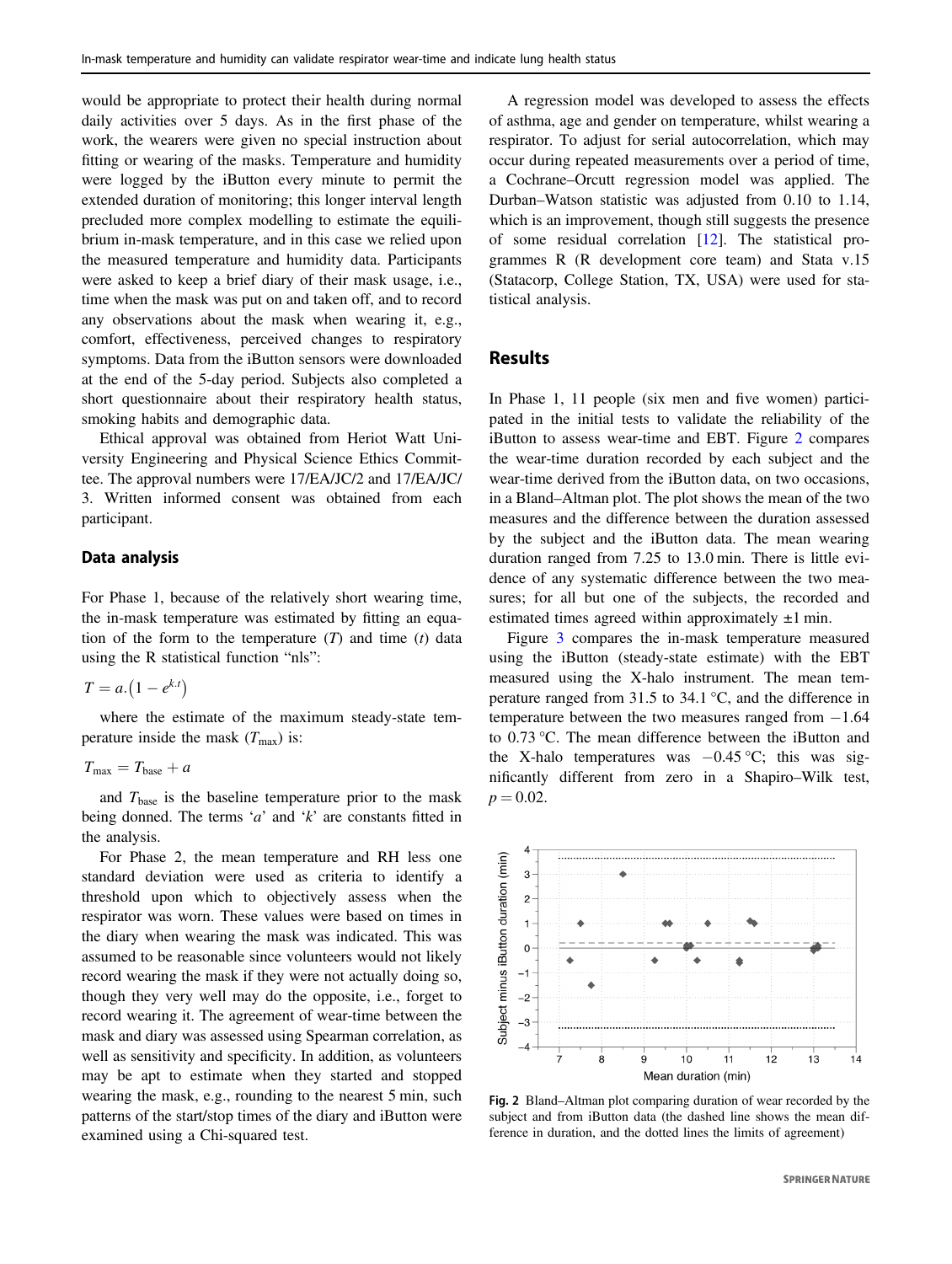<span id="page-4-0"></span>

Fig. 3 Bland–Altman plot of mask and X-halo temperatures (dashed line shows the mean difference in temperature, and the dotted lines the limits of agreement)

Table 1 The temperature and relative humidity (RH) across all volunteers when the mask was recorded in the diary as on or off

| Mask | Mean                     | SD                        | 25th Pctl. | 50th Pctl. | 75th Pctl. |  |
|------|--------------------------|---------------------------|------------|------------|------------|--|
|      |                          | Temperature $(^{\circ}C)$ |            |            |            |  |
| On   | 29.2                     | 3.60                      | 28.2       | 30.2       | 32.1       |  |
| Off  | 21.5                     | 2.90                      | 19.7       | 21.1       | 22.7       |  |
|      | Relative humidity $(\%)$ |                           |            |            |            |  |
| On   | 88.5                     | 11.7                      | 85.9       | 91.3       | 95.5       |  |
| Off  | 61.6                     | 11.2.                     | 54.5       | 62.0       | 67.4       |  |

In the pilot field trial (Phase 2), nine (from 18) of the volunteers who wore the respirators recorded in a diary when they did so. Six volunteers were aged over 65 years, five were male, and two reported they were asthmatic (both males). An example temperature and humidity record from one of the participants is shown as Supplementary Figure 1.

The calculated thresholds for temperature and RH, using rounded values, were  $25^{\circ}$ C and  $77\%$  RH, respectively (Table 1). Using the iButton data, the longest duration that a given volunteer continuously wore a respirator varied widely, ranging from 9 min to nearly 3 h.

There was a very high rate of agreement between the diary and the values indicated by the iButton thresholds (Supplementary Table 1). The Spearman rank coefficient between these two variables was  $0.87$  ( $p < 0.001$ ). The sensitivity of the diary compared to the iButton was 92.5% and the specificity was 98.8%.

Of the 46 start times reported in the diary, 42 (91.3%) occurred on a time divisible by 5 min  $(X^2 = 52.5; p <$ 0.001). Similarly, for the stop times, 33 of 46 (71.7%) were recorded on such a time ( $X^2 = 48.3$ ;  $p < 0.001$ ). By contrast, iButton times did not suggest any pattern for either the start  $(X^2 = 9.2; p = 0.417)$  or stop  $(X^2 = 7.8; p = 0.559)$  times.

The regression model suggested that having asthma was found to be significantly related to higher EBT whilst wearing a respirator ( $p < 0.001$ ). Conversely, being over the

**Table 2** The coefficients ( $^{\circ}$ C) and 95% confidence intervals of effects on exhaled breath temperature whilst wearing a respirator

| 1.71    | 1.23 to 2.19       | < 0.001 |
|---------|--------------------|---------|
| $-1.61$ | $-2.75$ to $-0.46$ | 0.006   |
| $-0.34$ | $-1.01$ to 0.33    | 0.325   |
| 32.4    | 31.4 to 33.4       |         |
|         |                    |         |

 $N = 2379$ ; R-squared  $= 0.02$ 

age of 65 years was associated with lower EBT ( $p = 0.006$ ). Gender was not a statistically significant explanatory factor in this pilot study ( $p = 0.325$ ; Table 2).

Participants who wore the respirator provided qualitative feedback. Several reported being self-conscious when wearing the mask in public, especially the female participants. All of the female participants who completed the questionnaire reported that strangers in public commented on the mask, causing them to feel self-conscious and embarrassed. Participants also reported feeling discomfort from wearing the mask, and those who wore spectacles described how they could "mist-up" when wearing the facemask. Most of the participants felt sweaty after wearing the facemask, and some wrote that the facemask had an "unusual" smell. A few subjects wrote that they felt breathlessness after wearing the facemasks, including one participant who had a history of asthma. One participant reported having a headache after wearing the facemask.

# **Discussion**

From the experiments we have carried out, we show the iButton can provide an accurate tool to track wear-time to within about a minute of the time recorded by a subject. We have also shown that in practice many subjects were not motivated to keep a diary record of when they wore a facemask during their daily activities, so iButton data can overcome this obstacle. When individuals did keep a diary record of when they wore the facemask, the data agreed well with those from the iButton. Another advantage presented by the iButton is that it may provide start and stop wear-times that are more precise than those recorded by volunteers. The diary times appeared to be often rounded to the nearest 5 min, whilst the iButton data did not demonstrate this pattern. From the results of our pilot study, we believe that this type of measurement device is an essential part of any attempt to quantify the actual effectiveness of respirators in protecting individuals who have pre-existing cardiovascular or respiratory disease from particulate air pollution. Nevertheless, the iButton does have limitations in its use; for example, it would be unsuitable for use in environments where there are high ambient humidity and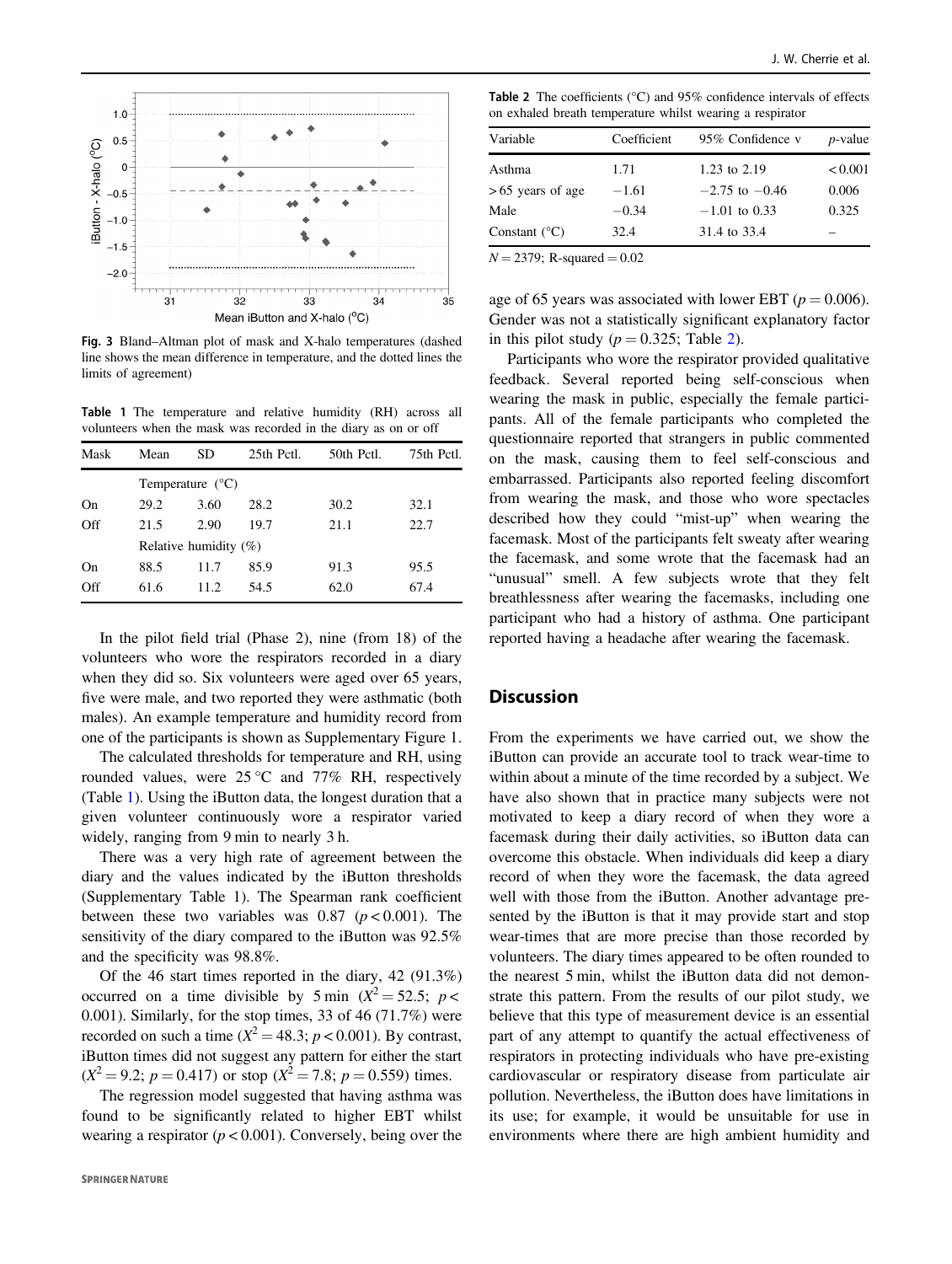<span id="page-5-0"></span>temperature because the method requires a contrast between the environment and inside the facepiece while being worn. It would also be unsuitable for masks that are flat to the face, e.g., a surgical mask, because of the likely contact of the sensor with the skin. The iButton also takes around 10 min to completely equilibrate to the environmental temperature because of the inherent thermal inertia of the sensor package (mass 3.1 g).

In previous research we found no indication that in-mask temperature was associated with the effectiveness of the mask, although in those tests we did not include humidity measurements [\[4\]](#page-6-0). It is most likely that the temperature and humidity inside a facepiece are predominantly determined by the exhaled breath rather than inhaled air. In assessing respirator effectiveness, the iButton is therefore only suited to assess wear-time not inward leakage of pollutants. This could be used as part of a workplace respirator programme where the employer would use the iButton to ensure that respirators, which were used by trained fit-tested wearers, were being worn appropriately, or in a research study in the community to investigate the effects of wearing a facemask on respiratory or cardiac biomarkers, where knowing when and where the mask was worn would be necessary information.

In addition to the comparison of mask wear-times, we also identified slightly, but significantly, lower in-mask temperatures as measured by the iButton, when compared to out-of-mask EBT measurements obtained from the X-halo device. Such discrepancies may result from variations in the accuracy of these devices, or more probably because the inmask measurement reflects the inhalation and exhalation breathing cycle rather than just the exhaled temperature. A number of alternative methods of measuring EBT have been proposed, including commercialised instruments: closedcircuit multi-breath and open-circuit devices [\[13](#page-6-0)], though there are no data to determine how the measurement method affects the measured EBT.

In-mask temperature may be a useful biomarker to assess the exacerbation of disease from exposure to particulate air pollution. Despite the observed discrepancy between inmask temperature and out-of-mask EBT, we identified a statistically significantly increased in-mask temperature for the self-reported asthma subjects compared to the others in the field trial. However, other than asthma status, these increases could also be due to other endogenous or environmental factors that may affect in-mask temperature and that were unaccounted for in our study. For example, EBT is increased within 1 h of consuming food [[13\]](#page-6-0), whilst smokers who give up smoking show a steady decline in EBT over a period of several weeks [[14\]](#page-6-0). Bijnens et al. showed that EBT was associated with the proximity of the residence of the subject to a major road, with increasing traffic density within 500 m of the home, and inversely

associated with age [[15\]](#page-6-0). Svensson and colleagues investigated EBT in asthmatics and healthy controls after exercise [\[16](#page-6-0)]. In their tests, the median EBT increased after exercise with no significant difference between the groups. In a larger study, it may be possible to take into account some of these other factors, whilst at the same time identifying variation in in-mask temperature, and possibly humidity, in relation to the extent of exposure to pollution.

Our pilot studies have demonstrated that the use of inmask temperature and humidity measurement offers a simple low-cost way of characterising respirator use, and simple biomarkers of lung inflammation. The iButton would appear to offer a simple and reliable way to record this type of data over extended periods, up to a week. The approach is a valuable technique that should be used in assessing the benefit to health from wearing respirators. There are a number of research studies that have demonstrated the health benefits of wearing a facemask in a controlled test environment, and the next step could be to use the iButton to help identify whether wearing a mask in a realistic nonprescriptive way in the community has similar benefits in reducing the effects of particulate air pollution.

Acknowledgements This project was funded by the UK Natural Environment Research Council/Medical Research Council grant NE/ N007182/1 from the Newton Fund. We thank the volunteers who participated in this project.

#### Compliance with ethical standards

Conflict of interest The authors declare that they have no conflict of interest. The Institute of Occupational Medicine undertakes a wide range of commercial testing related to occupational and environmental health, some of which has been for respirator manufacturers. None of the authors have been involved in this commercial testing work.

Open Access This article is licensed under a Creative Commons Attribution 4.0 International License, which permits use, sharing, adaptation, distribution and reproduction in any medium or format, as long as you give appropriate credit to the original author(s) and the source, provide a link to the Creative Commons license, and indicate if changes were made. The images or other third party material in this article are included in the article's Creative Commons license, unless indicated otherwise in a credit line to the material. If material is not included in the article's Creative Commons license and your intended use is not permitted by statutory regulation or exceeds the permitted use, you will need to obtain permission directly from the copyright holder. To view a copy of this license, visit [http://creativecommons.](http://creativecommons.org/licenses/by/4.0/) [org/licenses/by/4.0/](http://creativecommons.org/licenses/by/4.0/).

# References

- 1. Langrish JP, Mills NL, Chan JK, Leseman DL, Aitken RJ, Fokkens PH et al. Beneficial cardiovascular effects of reducing exposure to particulate air pollution with a simple facemask. Part Fibre Toxicol. 2009;6:8.
- 2. Langrish JP, Li X, Wang S, Lee MMY, Barnes GD, Miller MR et al. Reducing personal exposure to particulate air pollution